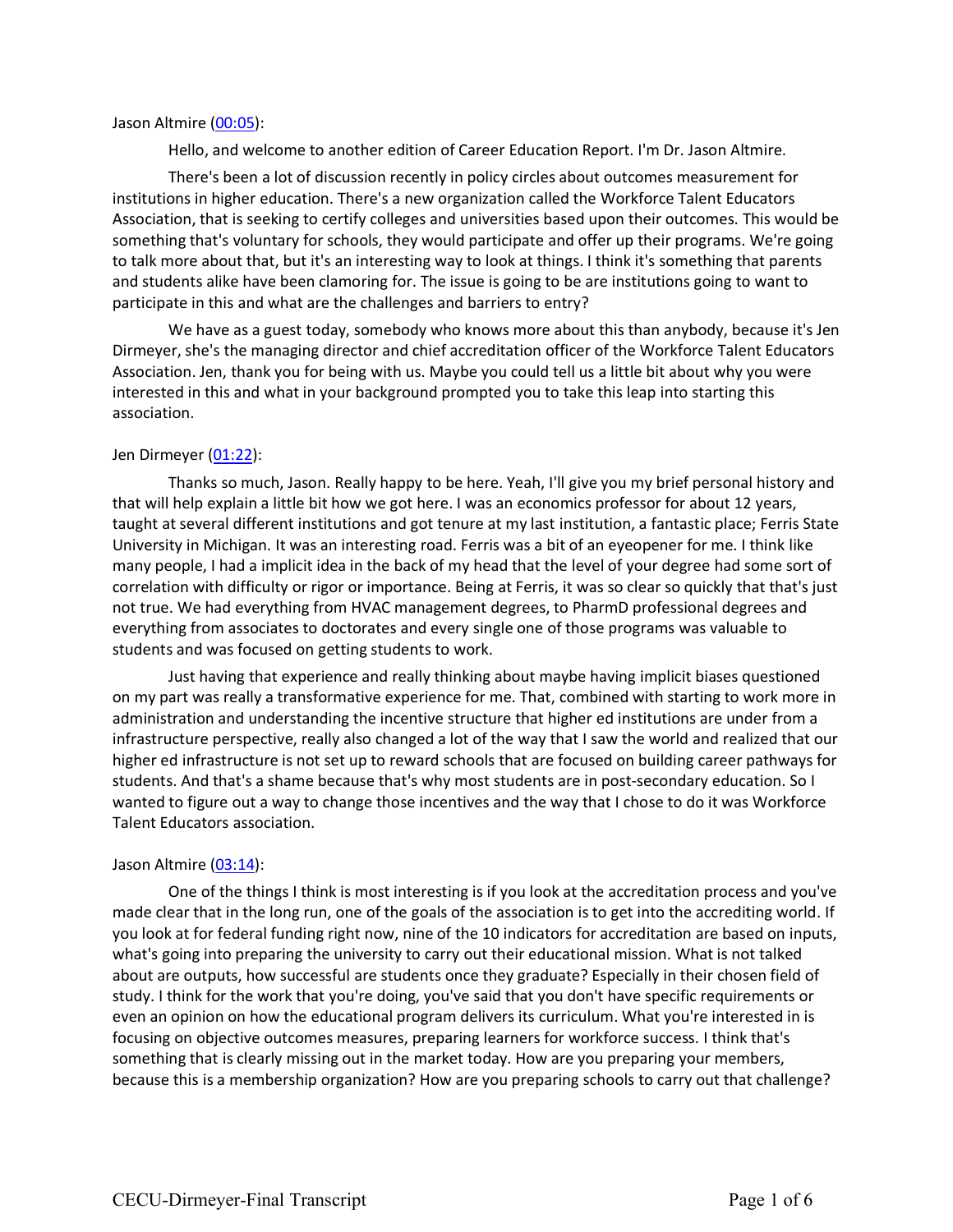Jen Dirmeyer (04:22):

One of the things that my partner and I, Joseph Kazusko, really challenged ourselves with early on, was to create a quality assurance process that was entirely outcomes and impact based. My line is no even opinion about how schools run their programs. This is like you've said, drastically different then what happens right now. I think that it's very natural for accreditation institutions, any sort of quality assurance organization certifiers to have in their heads the perfect program and then to want to make all their programs look just like that. I understand the impulse, we all have our pet favorites. But the reality is that we have such a diverse learning population and such a diverse set of workforce opportunities that if we try to make every institution fit into a particular frame, then we're just missing out on so much innovation that can get students to work, that can open new career pathways.

We're really challenging ourselves to not do any input based quality assurance, which I will tell you it's difficult. Obviously, we look at workforce outcomes and that's actually the most straightforward thing that we think about in terms of the outcomes, not inputs. Are students getting jobs? How much are they earning? How much are they earning compared to how much and how long it took them to get the certificate or the degree? Those are the straightforward outcomes measures. The things that start to get more difficult and more interesting and more valuable, if we can pull this off together, is thinking about instructor quality. Thinking about student success quality, thinking about career services quality. Those are the places that everybody wants to put in their preferred program design. Here's what your instructor qualification should look like. Here's how you should run a career services and we don't want to do that.

Because again, there's so many different ways to do great education. We don't want to preclude any of them, given our preconceived ideas of what makes sense. Thinking about those from an outcomes perspective, thinking about let's challenge our educators. Just running the workshops is not enough. Let's make sure those workshops are actually valuable to students, that they're having an impact. It's great that you have a career services that connects with employers. Let's track how often that leads to a job placement, let's track how often your employers are coming back and rehiring so that we can look at the impact of your career services, not just the fact of existence of your career services.

Then finally, when we think about the actual skills and competencies that students have coming out of this, it's up to the school to define the competencies, but then they need to validate those with employers to make sure that they're actually teaching the right thing. Then we need to validate that their assessments of their students guarantee that program graduates actually have those competencies. If you think about it right now, it is so difficult to know whether or not a school's program graduates actually have the competencies that the school is trying to teach them. That is a huge hindrance to employers, to students, to the educators themselves, because they can't prove that their graduates have the goods, so to speak. If they have that ability to do it's really going to open up doors for excellent career building educators. That's why we are absolutely obsessed with outcomes.

### Jason Altmire (07:58):

And this is exactly where your organization comes in. You do what's called a career impact audit where workforce outcomes, quality measurement, the relevance to the curriculum, what you were just talking about, there's badges associated with verifying that they've met these criteria. Can you talk a little bit more about how that career impact audit works?

# Jen Dirmeyer (08:22):

Sure, the career impact audit is our primary quality assurance platform. We have three different areas that we look at. Workforce outcomes, quality management processes, and the curriculum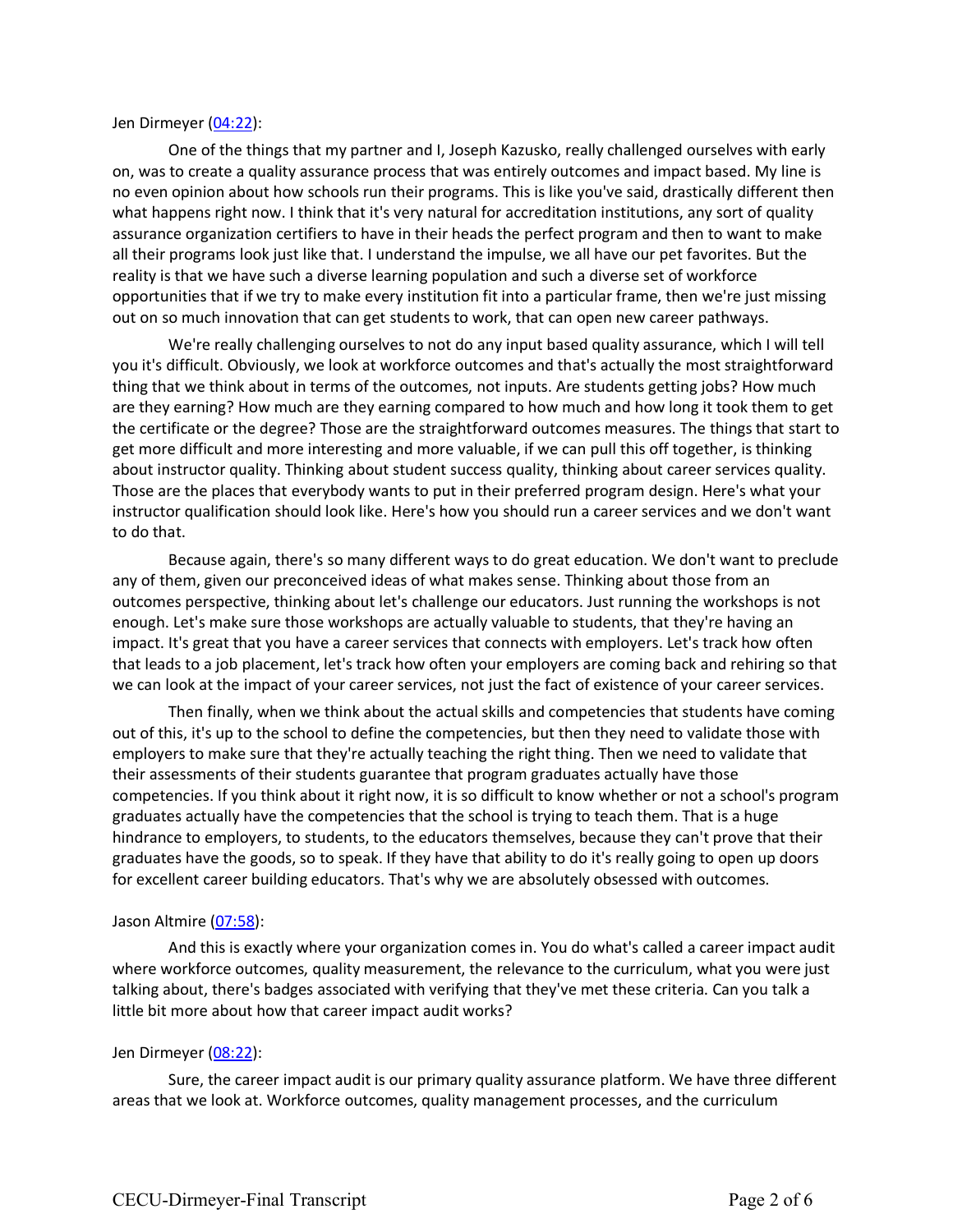relevance and fidelity. Each of those is what we consider absolutely essential parts of excellent career building education. The thing that we think about as we built this list, and as we continue to refine, is what would an employer need to feel confident hiring a graduate from a program that they may not have a lot of experience with? If you think about the way that our education employment infrastructure works now, employers are treating educators like a black box. They have no idea what's going on in there, they hope that it's working. Then they get out graduates and they hire them into the workforce and it's a fingers crossed moment.

Otherwise, it is longterm relationships, longterm reputational relationships built between employers and educator partners, which are fantastic. Except for that this is not working for a workforce environment that changes. If you need to be flexible and to be nimble, and to be able to find new education partners that are providing the workforce that you need going into new areas, you can't always rely on long relationships to get you there.

What it really ends up doing, requiring the deep reputational background to create good educational partnerships, what that ends up doing is meaning that schools that are ranked high for some reason or another, usually not for workforce outcomes, but maybe for something else, are privileged over new up and coming schools or schools that just maybe in less dense population areas. So a lot of great educators get overlooked because they don't have a way to show what it is that they're capable of.

Our career impact audit is really meant to serve two purposes. One: allow schools to demonstrate excellence in these areas and then two: to provide them with a continuous improvement process because every great educator I know is always looking for ways to improve. This is the thing that's always the funniest, the ones who are performing the best are always the most interested in these products. Not because they just want to show it off, but also because they want to find whatever gaps they still have. They always are looking for ways to improve. It's that continuous improvement commitment that has led them to be excellent now and it continues on.

### Jason Altmire (11:06):

This is not the first time this has been discussed, clearly. You're not the first organization that has gone down this road. I think what's unique about the service that you're providing is what we're talking about with an outcomes based focus, to not look as much at the input and how they're getting to those outcomes, but what are the legitimate outcomes? Can you verify and certify them? The other organizations that have tried this, there are others who as I said, have gone down this road, but they've struggled to find institutions that are interested in doing this work and going through the process. How do you plan to change that?

# Jen Dirmeyer (11:46):

I will just say that has not been our struggle. It might be our struggle as we continue on and keep growing and have more and more capacity. But at the moment, this is not a problem for us. I think that the reason is the outcomes focus actually, as opposed to the inputs focus. A great educator doesn't want to sign up to have someone tell them that they need to reorganize and change everything that they're doing in their program. They're trying to make it exactly what they want it to be now. They're not trying to find someone else to tell them how to deliver great education. But they do need someone to verify, independent third party verification that what they're doing is working.

I think that's probably the biggest difference in finding education partners that are willing to think about this processes. It provides a totally different experience. Rather than have someone come in and tell you, "Oh, you're not hiring faculty in the right way. You're not designing your curriculum the way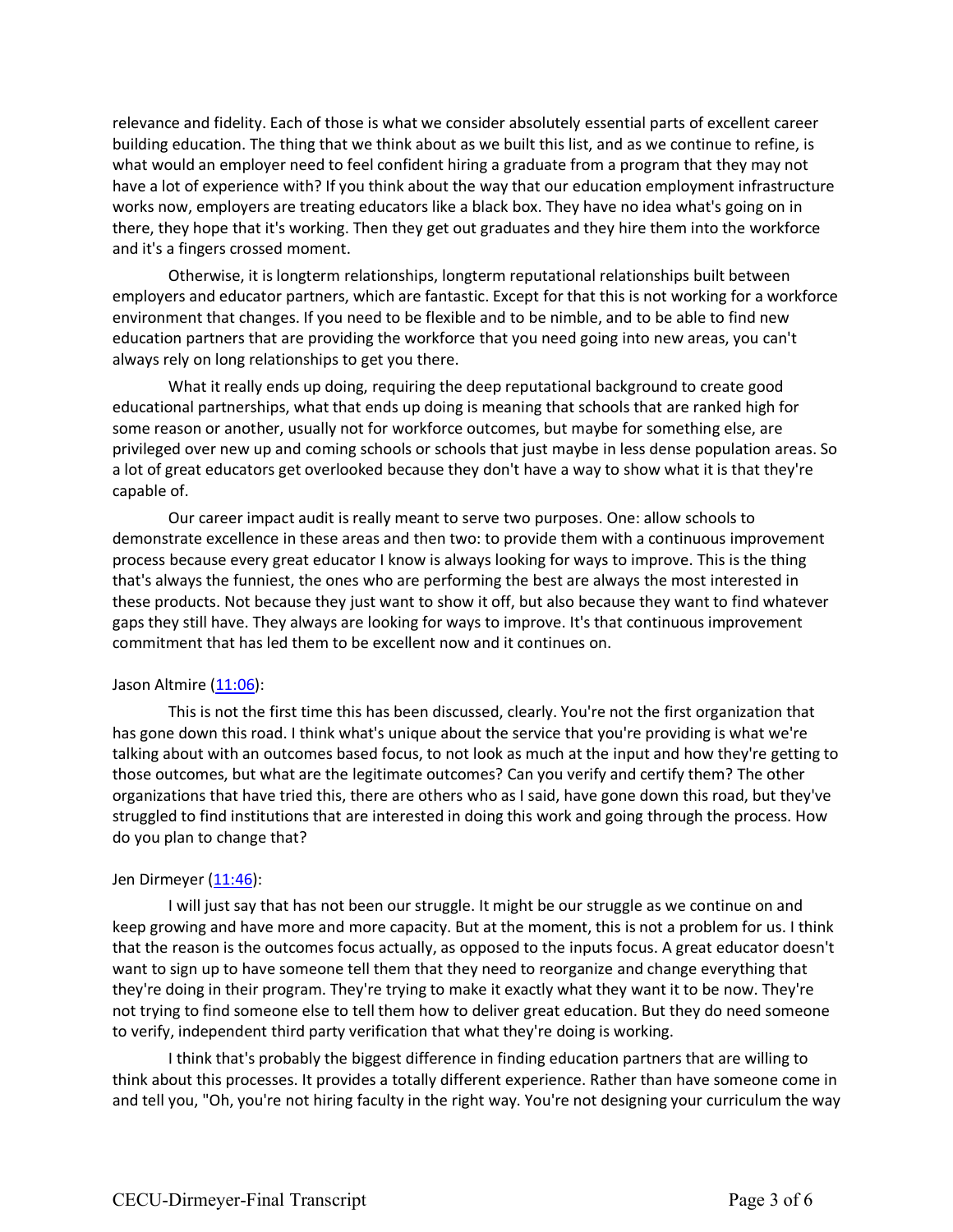that we think it should be designed." Instead, having someone come in and say, "Okay, let's take a really rigorous look at the impact of all of your policies, let you know what's working and what isn't working. Then provide you with recommendations and third party verification that shows where you're excellent and where you could build on that foundation." I think it's a totally different proposition.

## Jason Altmire (13:11):

One of your biggest cheerleaders is your charter member, the Texas State Technical College. I think it's really interesting if you look at what that is. That is a state chartered institution, chartered by the state legislature in the 1960s. What they have done is voluntarily tied their entire budget and state funding to graduates' job placement rates and salaries and they've thrived in this way of doing things. They don't get any public support for just moving people through the system. They don't get any public support for graduation rates or completing programs, 100% of their support is earned when the student gets the job.

I think that speaks to what you are trying to do. You're trying to have that be the end goal. Graduation is of course critical, completion rates are very important, but when a student enters a program, there's an expectation there's going to be a job associated with that on the other end. I think that speaks very highly of the work that you're doing. Maybe you can talk a little bit more about your relationship with the Texas State Technical College and how those conversations evolved into expanding the work that you're doing.

### Jen Dirmeyer (14:27):

Yeah, I'll tell you that Texas State Technical College, we are also huge cheerleaders of them. I could not be more impressed with an institution every time I interact with anyone that works there. I visited the Waco campus recently and I was just blown away. I told one of the leaders there that at some point they're going to disappoint me because my expectations just keep rising higher and higher. They're so impressive. It's top to bottom, every single person there really understands that their mission is to open a career pathway for students, every single one. And their program leads think about employers and employer needs. They think about challenges for students along that path. Completion is an important benchmark typically for job placement. Of course, it's not always true. There are times that starting a program and getting a long way through is actually still helpful to getting a job. But completion, we think of it only as important in terms of being a way point to the job placement.

We really think job placement is the only thing that you should really think about at the end of the day as an educator. Are your students able to be employed? And TSTC has that model and they're the ones that asked for this funding model, which is so great. Who does that? Who goes to the legislator as a public institution and says, "We'd like to be held accountable for the employability of our graduates." I mean, it's inspiring in so many ways.

Early conversations with TSTC solidified our commitment to outcomes based and to workforce outcomes based quality assurance. They've been great thought partners throughout the entire process. They're going through our career impact audit right now. If you ask them why they're doing it, the answer is, "We want third party verification. We think what we're doing is amazing, but we want to know what someone else that isn't directly related to the institution thinks." So they continually ask for more accountability.

This is, I think, goes back to the question you asked earlier, is how will I found institutions that are willing to do this? The answer is there are institutions out there that are hungry for third party verification, third party validation. They know that what they're doing is working, they're tracking it, they're tracking their graduates, they're tracking their employers, but how do they stand out from the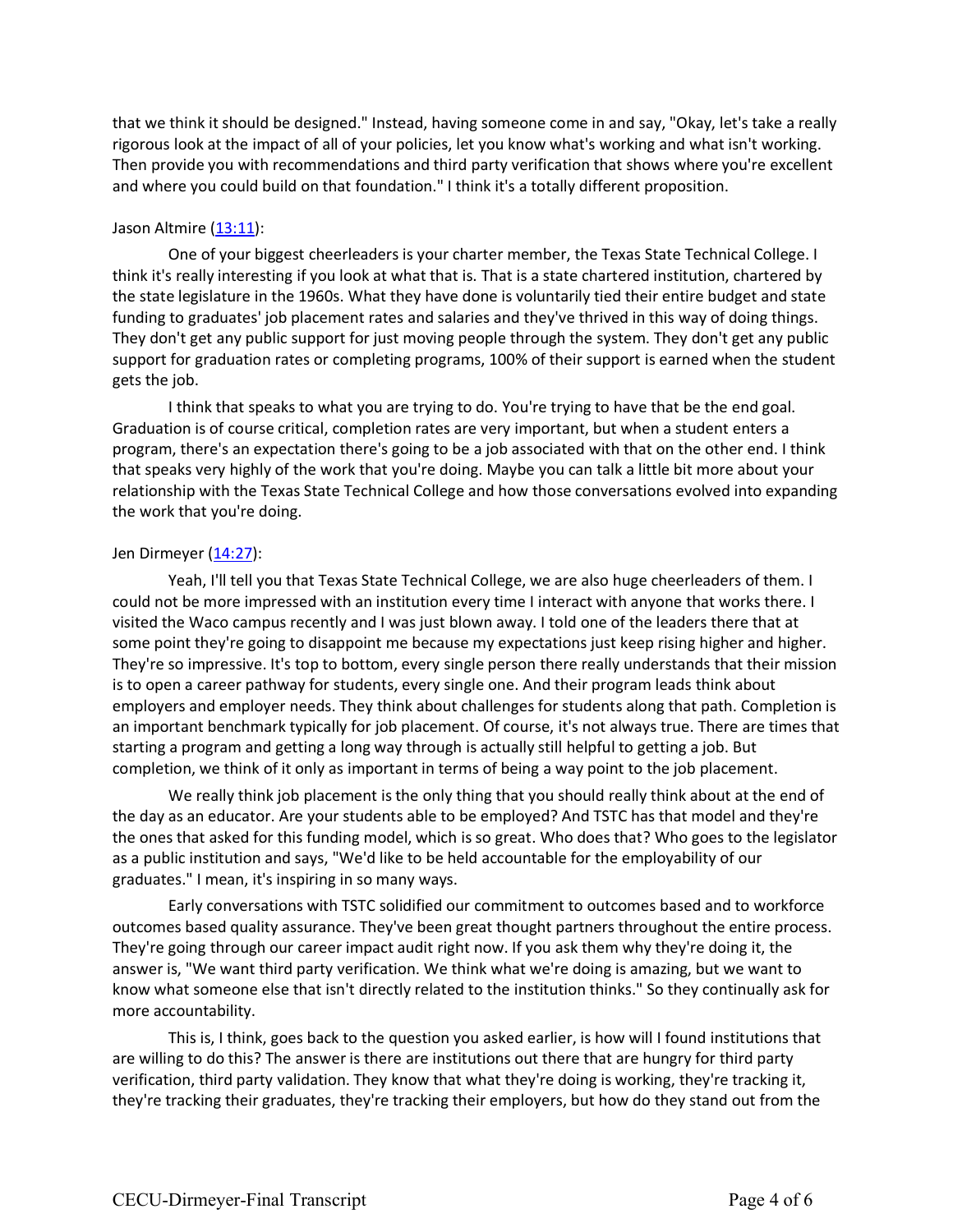crowd now? Similarly, we have another one of our founding members Reach University, a fantastic teacher's college, well, it's not quite right to call it a teacher's college. They have teacher administration leadership and also amazing teacher training programs and certification programs. Similarly, what they're doing is helping schools build their own teacher core essentially, with people that already work in the school. Same kind of conversations with them, happy to have that quality assurance that's focused on the things that matter to them.

I think that these conversations with our early members; Fullstack Academy, Nucamp, have really helped us hone in on where the value is for educators. What is it that a great career building educator really needs? It's not actually advice on how to build their program. It is accountability and third party validation that what they're doing is working and help understanding the gaps. Where could we improve? That's what they really need.

### Jason Altmire (17:55):

How would a school that's interested in what we're talking about today, there's a career school out there, hundreds I'm sure, that would be interested in this type of third party validation that you're talking about. How would they get in touch with you? Would they begin the process of having you do a career audit for them?

## Jen Dirmeyer (18:14):

Sure, my email is jen@workforcetalent.org. You can visit our website, workforce talent.org. If you are a great career building educator, then you are our people. Come on over.

### Jason Altmire (18:25):

What is your longterm goal? We talked in the beginning and I've read, and we've talked offline that longterm you would like to become an accreditor. What would that mean? Would financial aid, Title IV be tied to that in a way a traditional accreditor operates? Where do you want to go from here?

# Jen Dirmeyer (18:44):

Yeah, I hesitate to say that is our longterm goal. Although, we do intend to seek Department of Ed recognition at some point, probably three years down the line, because that is not actually our goal. We think that it's an important part of accreditation today and it's important part of how educators do business, but it's not our longterm goal. Our real longterm goal is to create a world in which schools are judged by the workforce outcomes of their students. Schools are judged by how many career pathways they're opening for students. That's what we want to create and that means getting that information to employers, smoothing the process so that employers can more easily partner with educators who are doing this work well, and getting that information to students. So our real goal is to see a world where workforce outcomes drive decision making when it comes to partnerships in education.

### Jason Altmire (19:43):

This has been a conversation with Jennifer Dirmeyer. She is the managing director and chief accreditation officer of the Workforce Talent Educators Association. Jen, thank you so much for being with us.

# Jen Dirmeyer (19:57):

Thanks so much, Jason. It's been a blast.

### Jason Altmire (20:03):